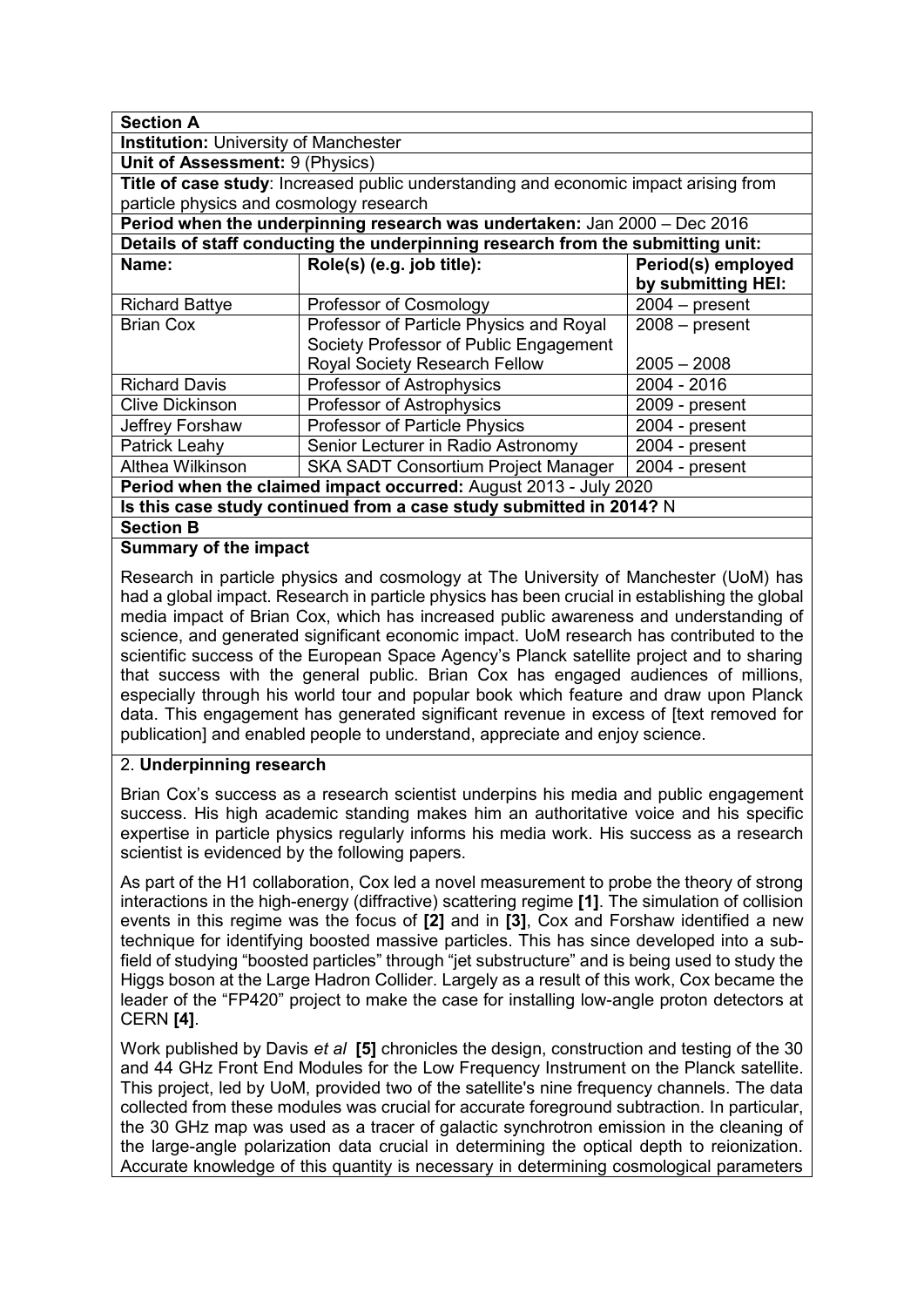such as the age of the Universe. Both the 30 and 44 GHz maps are used in the fits to the large-angle temperature data. The cosmological analysis of the cleaned-up data, first published in **[6]**, provided the most accurate prediction of the age and composition of the Universe. Data collected by the Planck satellite has led to a new era of high-precision cosmology and allows scientists to study in detail the Universe shortly after the Big Bang and trace its evolution to the present time.

## 3. **References to the research**

- **[1]** The H1 Collaboration. *Energy flow and rapidity gaps between jets in photoproduction at HERA. Eur. Phys. J. C* 24, (2002) 517. DOI: [10.1007/s10052-002-0988-9.](https://doi.org/10.1007/s10052-002-0988-9) Authors include nine UoM researchers, including **B.E. Cox.**
- **[2] B.E. Cox and J.R. Forshaw**. *POMWIG: Herwig for diffractive interactions*, Computer Physics Communications 144 (2002) 104-110. DOI: [10.1016/S0010-4655\(01\)00467-2.](https://doi.org/10.1016/S0010-4655(01)00467-2)
- **[3]** J.M. Butterworth, **B.E. Cox, J.R. Forshaw**. *WW scattering at the CERN LHC* Phys. Rev. D 65 (2002) 096014. DOI: [10.1103/PhysRevD.65.096014.](https://doi.org/10.1103/PhysRevD.65.096014) [330 citations, iNSPIRE database]
- **[4]** M.G. Albrow et al. *The FP420 R & D Project: Higgs and New Physics with forward protons at the LHC, JINST* 4 (2009) T10001*.* DOI: [10.1088/1748-0221/4/10/T10001.](https://doi.org/10.1088/1748-0221/4/10/T10001) **B. E. Cox** is the corresponding author and was co-spokesperson for the FP420 R&D project between 2004 and 2009. Authors include 24 UoM researchers [277 citations, iNSPIRE database]
- **[5] R.J. Davis**, et al. *Design, development and verification of the 30 and 44 GHz front-end modules for the Planck Low Frequency Instrument* 2009 JINST 4 T12002. DOI[:10.1088/1748-0221/4/12/T12002.](https://iopscience.iop.org/article/10.1088/1748-0221/4/12/T12002) Authors include 12 UoM researchers, including **A. Wilkinson**.
- **[6]** The Planck Collaboration. *Planck 2015 results - XIII. Cosmological parameters.* Astronomy & Astrophysics, Volume 594 (2016) A13. DOI: [10.1051/0004-6361/201525830.](https://doi.org/10.1051/0004-6361/201525830) Authors include nine UoM researchers, including **R. Battye**, **R.J. Davis, C. Dickinson, J.P. Leahy** and **A. Wilkinson**. [9082 citations, iNSPIRE database]

Reference **[6]** contains data that led to the Planck satellite team winning the \$500k 2018 Gruber Prize in Cosmology for measurements leading "to the determination of cosmological parameters (matter content, geometry, and evolution of the universe) to unprecedented precision." Cox was awarded an OBE for services to science in 2010, the President's Medal from the Institute of Physics in 2012, The Royal Society Michael Faraday Prize in 2012 and was made The Royal Society Professor for Public Engagement in Science in 2016. Forshaw won the 2013 Institute of Physics Kelvin Medal.

# 4. **Details of the impact**

# **Context and pathway to impact**

UoM has a long history of research in particle physics, including notably the Higgs boson discovery **[2, 3].** Cox's early public engagement work emerged in particle physics and cosmology, where astrophysics and particle physics meet. UoM research has led to Cox engaging the public in astronomy at Jodrell Bank Centre for Astrophysics, via programmes such as the BBC's Stargazing Live. The Chair of the Royal Society Public Engagement Committee verifies that, "*Brian Cox's research, conducted at The University of Manchester, has been critical in establishing his position as one of the world's leading science presenters. It was his BBC work on cosmology that really established him in the public consciousness. He set out to convey the excitement of particle-physics research, through the broadcast media, contributing significantly to public interest in, and understanding of, the search for the Higgs boson, and has gone on to popularise many other areas of science*"**[A].**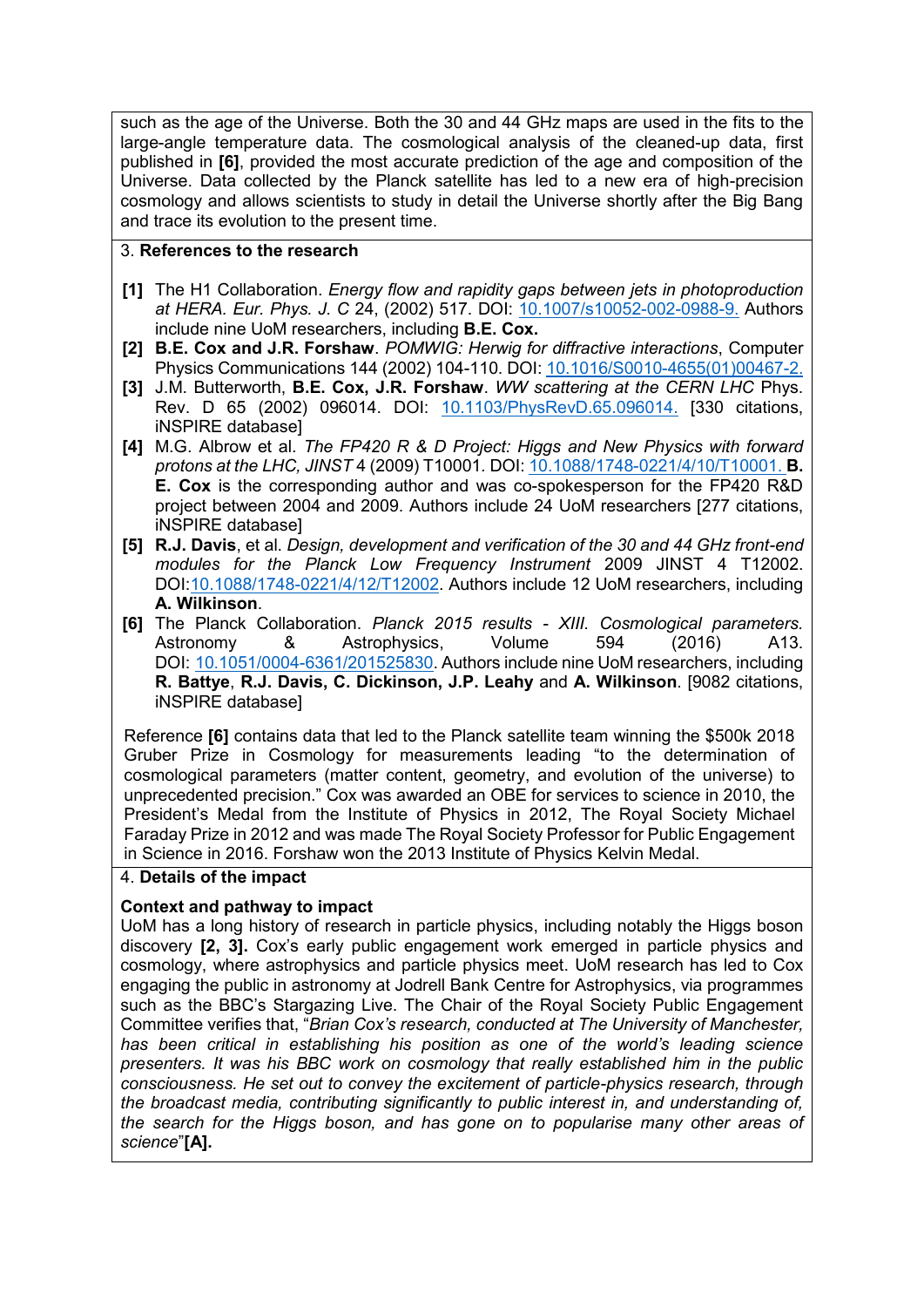Cox's research, conducted at UoM **[**e.g. **1-4]**, has been critical in establishing his position as one of the world's leading science presenters. Through worldwide tours, popular science books, TV and radio work, Cox has engaged audiences in their millions. Cox has formed three registered companies (BCLive LLP, BCLiveUK Ltd, Apollo's Children Ltd) to manage these media and public engagement activities. His public engagement and service to science is recognised by his OBE and Royal Society professorship (see section 3).

The Planck project, in which UoM research played a crucial role **[5, 6],** directly inspired Cox and Forshaw to write their popular science book "Universal: a journey through the cosmos" and Cox to design a tour with a heavy focus on cosmology. Cox and Forshaw wrote this book with the primary goal of enabling a lay reader to understand some of the details of the Planck measurements and their importance. Armed with the book, Cox designed a tour with explicit reference to the Planck data. The Universal book and tour would not have been possible, or would not have occurred in the same way, without the Planck data.

Links between UoM research and engagement activities that have led to impact are shown in the figure below.



### **Economic impact of book sales and live tours**

'Universal: a journey through the cosmos' was published via Penguin Books in 2016. The total consumer market sales for this book in the UK were 30,307 copies in hardback (HB) and 30,261 copies in paperback (PB) as of Sept 2020, at a combined value of [text removed for publication] **[B].** Other books authored or co-authored by Cox and published since August 2013 are:

- The Planets (2019), Itext removed for publication
- Infinite Monkey Cage (2017), [text removed for publication]
- Forces of Nature (2016), [text removed for publication]
- Human Universe (2014), [text removed for publication]

As of September 2020, a total of 413,454 copies of these five books have been sold, generating Infinite Monkey Cage (2017), [text removed for publication] **[B].** Note that several of these books have sold well in the USA and have been translated into >20 languages. Sales figures are for the UK only.

Within the REF impact period, Cox has delivered two tours:

- The Brian Cox Live tour, from 21/09/2016 26/05/2017, involving 55 shows in the UK and Ireland (debut, sell-out tour);
- Universal: Adventures in Space and Time, 7/02/2019 16/10/2019, involving 68 shows in Europe, USA, Canada, Asia, New Zealand and Australia.

The Brian Cox Live tour sold 158,589 tickets and set the Guinness world record for "most tickets sold for a science tour" **[C]**. Brian Cox also holds the Guinness world record for "most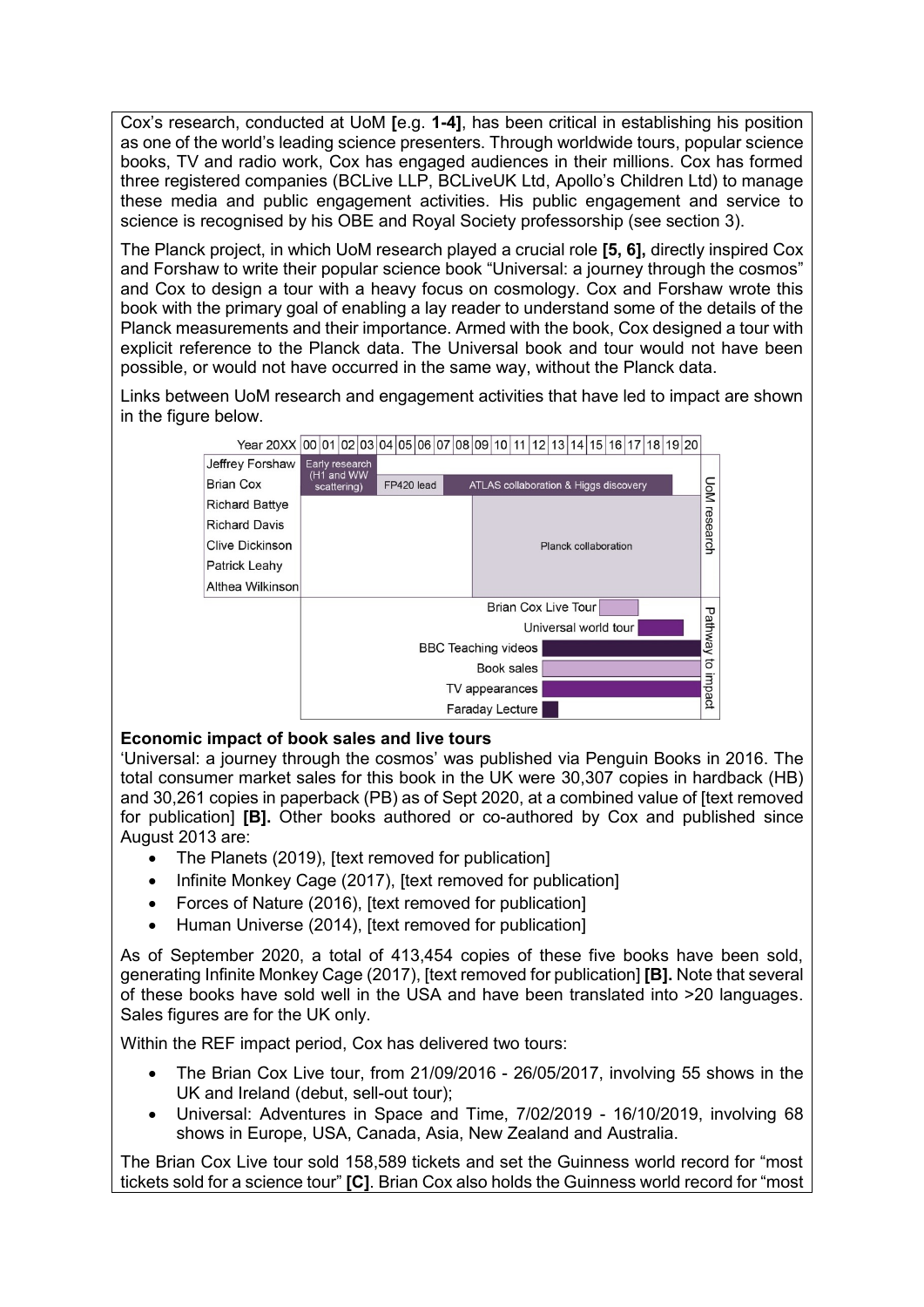tickets sold for a science show" with 11,433 people attending his Universal tour date at The Arena Birmingham, UK on 23/02/2019, beating his previous record of 8,787 in attendance at the Brian Cox Live performance from the SSE Arena, Wembley, UK on 26/05/2017 **[C]**.

Profits for these tours are shown below **[D]:**

- Autumn / Winter 2016 UK Tour [text removed for publication]
- May 2017 UK Tour [text removed for publication]
- 2019 February UK / Ireland [text removed for publication]
- 2019 Autumn UK/ Ireland [text removed for publication]

The February and Autumn legs of the 2019 Universal Tour in the UK and Ireland generated ticket revenue of [text removed for publication] **[D].**

Export revenue reported through BCLive LLP, and image rights reported through Apollo's Children Ltd are provided below **[E]:**

- Australia Pacific 2014 [text removed for publication]
- Australia Pacific 2016 Itext removed for publication
- Australia Pacific 2017 [text removed for publication]
- World Tour 2019 Australia / Pacific / USA / Canada [text removed for publication]
- Overall profits from export revenue before tax (sum of the above) [text removed for publication]

### **Increased public understanding of cosmology through live tours**

Beyond economic impact, engagement with audiences via these tours has increased knowledge and changed attitudes around cosmology.

A critical review of the Universal Tour in the Guardian describes how it has changed attitudes, "*by the time Cox concludes with "the planet is all we have, so let's treasure it", you're left in awe of the rarity and preciousness of humanity, the skies, our Earth, and the magic all around us*" **[Fi]**. A review in the Liverpool Echo describes the audience learning concepts relating to Planck data, "*Concepts such as the speed of light, black holes and the extraterrestrial seemed to be of particular interest to the audience in the Q&A, as we were taken to the edge of current understanding about the origin and evolution of our solar system and the universe*" **[Fii].**

A critical review of the earlier Brian Cox Live tour in the Yorkshire Evening Post shows audience enjoyment and learning, "*my jaw dropped and I sat hypnotised for the next two and a half hours but completely immersed with the knowledge that was pouring out of the professor's* [Cox's] *mouth"* **[Fiii].**

#### **Reach of TV appearances**

Cox has hosted eight TV series for the BBC and ABC since 2014: Human Universe, Space, Time & Videotape, Forces of Nature, The Entire Universe, Life of a Universe, The 21st Century Race for Space, The Planets and Stargazing Live.

The Planets was a five episode series which ran from 28/05/2019 - 25/06/2019*,* recording an average of [text removed for publication] viewers each night. It was the top science series of 2019 for BBC2 in terms of viewing figures and outperformed the channel average for the 9pm Tuesday slot by [text removed for publication]. Notably, The Planets series had in excess of Itext removed for publication] views in China.

### **Economic impact of media companies**

Cox is Director of three companies which manage his public engagement activities **[G]:**

- $\bullet$  BCLive LLP Itext removed for publication
- BCLiveUK Ltd Itext removed for publication]
- Apollo's Children Ltd [text removed for publication]

### **Reach and impact on teaching physics to UK secondary school children**